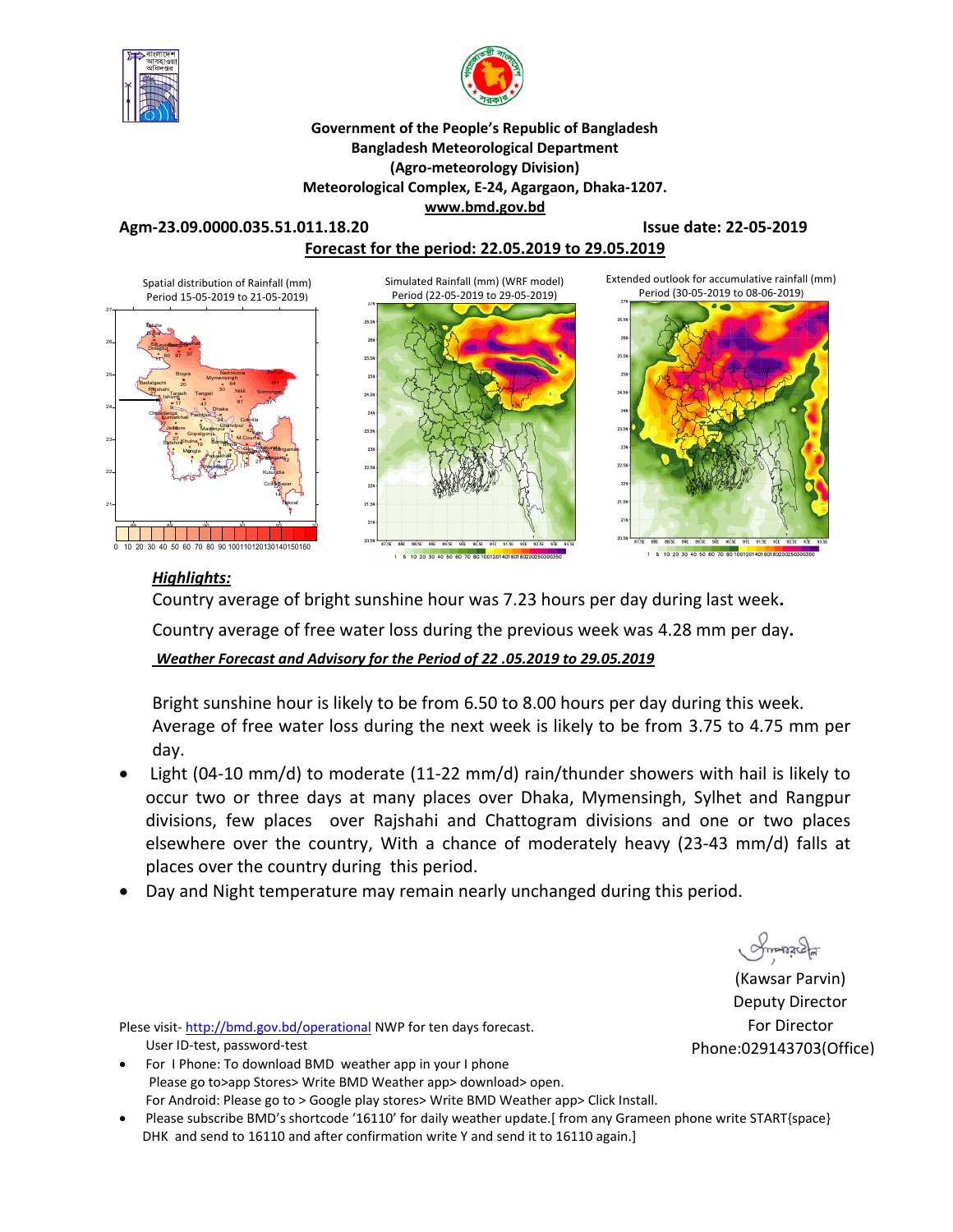# **Short Weather description Period: 15.05.2019 to 21.05.2019**

| Maximum And Minimum Temperature (Range and Extreme) |  |
|-----------------------------------------------------|--|
|                                                     |  |

| <b>Divisions</b> | <b>Maximum temperature</b><br>range in <sup>o</sup> C |      | <b>Highest maximum</b><br>temperature in <sup>o</sup> C |                        | Minimum temperature<br>Range in <sup>o</sup> C |                          |      |              | Lowest minimum<br>temperature in <sup>"</sup> C |                   |     |
|------------------|-------------------------------------------------------|------|---------------------------------------------------------|------------------------|------------------------------------------------|--------------------------|------|--------------|-------------------------------------------------|-------------------|-----|
| <b>Dhaka</b>     | 33.4                                                  | 36.5 | C Madaripur & Tangail                                   | 36.5                   | °C 20.8                                        |                          | 28.3 | °c           | <b>Nikli</b>                                    | 20.8              | °cl |
| Mymensingh       | 28.0                                                  | 34.8 | <sup>o</sup> C Mymensingh                               | 34.8                   | $^{\circ}$ C 20.4                              | $\overline{\phantom{0}}$ | 24.6 | °c           | Netrokona                                       | 20.4              | ு   |
| Chattogram       | 29.8                                                  | 37.0 | <sup>o</sup> C Rangamati                                | 37.0                   | $^{\circ}$ C 21.5                              | $\overline{\phantom{a}}$ | 28.6 |              | $\overline{C}$ Cumilla                          | 21.5              | °c∣ |
| Sylhet           | 29.2                                                  | 36.5 | <sup>o</sup> C Srimongal                                | 36.5 $^{\circ}$ C 20.0 |                                                |                          | 25.5 | °c           | <b>Srimongal</b>                                | 20.0              | ்cl |
| Rajshahi         | 33.0                                                  | 38.6 | <sup>o</sup> C Rajshahi                                 | 38.6                   | $^{\circ}$ C 22.5                              |                          | 28.0 | °c           | <b>Bogura</b>                                   | 22.5 $^{\circ}$ C |     |
| Rangpur          | 28.0                                                  | 38.5 | <sup>"</sup> C Dinajpur                                 | 38.5                   | $^{\circ}$ C 20.4                              | $\overline{a}$           | 25.5 | °c           | Raiarhat                                        | 20.4              | ිට  |
| Khulna           | 33.8                                                  | 39.2 | <sup>o</sup> C Jashore                                  | 39.2                   | °C 21.5                                        |                          | 29.3 | $^{\circ}$ c | Chuadanga                                       | 21.5              | °cl |
| <b>Barishal</b>  | 34.2                                                  | 36.4 | "C Patuakhali                                           | 36.4                   | $^{\circ}$ C 22.7                              |                          | 29.1 | °c           | <b>Bhola</b>                                    | 22.7              | °cl |

| Name of the<br><b>Divisions</b> | Name of the<br><b>Stations</b> | <b>Total</b><br>Rainfall<br>in (mm) | Rainfall<br>in (mm) | Normal Deviation<br>in% | <b>Total</b><br>Rainy<br>days | Average<br>Max<br>in %  | Average<br>Min<br>in% | Average<br>Max.<br>Humidity Humidity temp in ℃ | Average<br>Normal<br>Max.<br>temp in<br>℃ | Average<br>Min.<br>temp in $^{\circ}$<br>С | Average<br>Normal<br>Min.<br>temp in<br>℃ |
|---------------------------------|--------------------------------|-------------------------------------|---------------------|-------------------------|-------------------------------|-------------------------|-----------------------|------------------------------------------------|-------------------------------------------|--------------------------------------------|-------------------------------------------|
| Dhaka                           | Draka                          | 024                                 | 65                  | -63                     | 04                            | 088                     | 53                    | 35.7                                           | 33.4                                      | 25.4                                       | 24.7                                      |
|                                 | Faridpur                       | 005                                 | 58                  | -91                     | 02                            | 095                     | 58                    | 35.7                                           | 33.6                                      | 24.9                                       | 24.4                                      |
|                                 | Madaripur                      | $\infty$                            | 45                  | $-100$                  | $\infty$                      | $\ast$                  | $\ast$                | $\star\star$                                   | 33.9                                      |                                            | 24.7                                      |
|                                 | Nkli                           | 061                                 | $\star\star$        | $\star\star\star$       | 05                            | 092                     | 66                    | 34.0                                           |                                           | 23.2                                       |                                           |
|                                 | Tangail                        | 047                                 | 49                  | $-4$                    | 04                            | 091                     | 057                   | 35.8                                           | 329                                       | 23.2                                       | 24.0                                      |
|                                 | Gopalgonj                      | 019                                 | $\star\star$        | $***$                   | 02                            | 094                     | 059                   | 035                                            |                                           | 025                                        |                                           |
| Mymensingh                      | Mymensingh                     | $\infty$                            | 67                  | ***                     | 04                            | 092                     | 065                   | 326                                            | 320                                       | 23.3                                       | 24.1                                      |
|                                 | Netrokona                      | 064                                 | $\star\star$        | ***                     | 04                            | 094                     | 065                   | 31.6                                           | $\star\star$                              | 223                                        |                                           |
| Chattogram                      | Chattogram                     | 075                                 | 67                  | 12                      | 04                            | $\star\star$            | $\star\star$          | 034                                            | 324                                       | 026                                        | 24.9                                      |
|                                 | Sitakunda                      | 085                                 | 95                  | $-11$                   | 04                            | $\star\star$            | $\star\star$          | 31.1                                           | 325                                       | 24.5                                       | 24.7                                      |
|                                 | Rangamati                      | 012                                 | 69                  | -83                     | 03                            | 095                     | 32                    | 34.2                                           | 33.0                                      | 24.9                                       | 24.1                                      |
|                                 | Cox'sBazar                     | 014                                 | 69                  | -80                     | 02                            | 088                     | 63                    | 34.7                                           | 327                                       | 27.2                                       | 25.4                                      |
|                                 | Teknaf                         | 001                                 | 73                  | -99                     | 01                            | $\star\star$            | $\star\star$          | $\star\star$                                   | 320                                       | $\star\star$                               | 25.5                                      |
|                                 | Hatiya                         | 004                                 | 60                  | -93                     | 02                            | 099                     | 067                   | 34.7                                           | 322                                       | 26.1                                       | 25.4                                      |
|                                 | Sandwip                        | 021                                 | 69                  | $-70$                   | 04                            | $\ast$                  | $\ast$                | <b>**</b>                                      | 31.6                                      | $\star\star$                               | 24.9                                      |
|                                 | Kutubdia                       | 015                                 | 75                  | -80                     | 02                            | 091                     | 071                   | 34.0                                           | 321                                       | 27.1                                       | 25.5                                      |
|                                 | Feni                           | 014                                 | 84                  | $-83$                   | 04                            | 093                     | 56                    | 35.0                                           | 326                                       | 25.1                                       | 24.7                                      |
|                                 | MCourt                         | 000                                 | 70                  | $-14$                   | $\alpha$                      | $\star\star$            | $\star\star$          | $\star\star$                                   | 32.8                                      | $\star\star$                               | 25.1                                      |
|                                 | Chandpur                       | 001                                 | 57                  | -98                     | 01                            | 092                     | ഌ                     | 35.6                                           | 33.1                                      | 26.2                                       | 24.7                                      |
|                                 | Qumilla                        | 042                                 | 71                  | -41                     | 04                            | 094                     | 060                   | 34.3                                           | 327                                       | 24.2                                       | 24.3                                      |
| <b>Sylhet</b>                   | Sylhet                         | 161                                 | 131                 | 23                      | 06                            | 097                     | 066                   | 323                                            | 31.3                                      | 23.4                                       | 23.0                                      |
|                                 | Srimongal                      | 087                                 | 88                  | $-1$                    | 02                            | 097                     | 053                   | 034                                            | 325                                       | 023                                        | 23.3                                      |
| Rajshahi                        | Raishahi                       | 020                                 | 31                  | $-35$                   | 03                            | 095                     | 56                    | 37.1                                           | 34.9                                      | 25.1                                       | 24.5                                      |
|                                 | Bogura                         | 020                                 | 42                  | -52                     | 05                            | 092                     | 51                    | 34.4                                           | 33.4                                      | 24.3                                       | 24.1                                      |
|                                 | Ishurdi                        | 009                                 | 35                  | $-74$                   | 02                            | 095                     | 048                   | 36.5                                           | 34.5                                      | 25.4                                       | 24.2                                      |
|                                 | Badalgachi                     | 021                                 | $\star\star$        | $***$                   | 02                            | 095                     | 042                   | 35.0                                           | **                                        | 24.6                                       | $\star\star$                              |
|                                 | Tarash                         | 017                                 | $\star\star$        | ***                     | 03                            | 096                     | 045                   | 35.4                                           | $\star\star$                              | 25.1                                       |                                           |
| <b>Rangpur</b>                  | Rangpur                        | 097                                 | 63                  | 54                      | 05                            | 092                     | 63                    | 32.5                                           | 31.7                                      | 22.8                                       | 23.3                                      |
|                                 | Dinajpur                       | 011                                 | 47                  | ***                     | 01                            | œG                      | 55                    | 34.9                                           | 325                                       | 24.4                                       | 23.2                                      |
|                                 | Sayedpur                       | 000                                 | $\star\star$        | $***$                   | 05                            | <b>*</b>                | $\ast$                | $\star\star$                                   | ŧ                                         | $\star\star$                               |                                           |
|                                 | Rajarhat                       | 097                                 | $\star\star$        | ***                     | 05                            | 096                     | 67                    | 31.1                                           | $\star\star$                              | 221                                        |                                           |
|                                 | Tetulia                        | 005                                 | $\star\star$        | ***                     | 03                            | **                      | $\star\star$          | $\star\star$                                   | $\star\star$                              | $\star\star$                               |                                           |
|                                 | Dmia                           | $\overline{082}$                    | ¥                   | ***                     | 05                            | $\overline{\text{005}}$ | 67                    | 31.7                                           | ¥                                         | 226                                        |                                           |
| Khulna                          | Khulna                         | 009                                 | 44                  | -80                     | 02                            | 074                     | 066                   | 36.9                                           | 34.5                                      | 26.8                                       | 25.4                                      |
|                                 | Mongla                         | 001                                 | $\star\star$        | $***$                   | 01                            | 097                     | 56                    | 37.2                                           |                                           | 27.3                                       | $\star\star$                              |
|                                 | Jashore                        | 027                                 | 36                  | -25                     | O <sub>3</sub>                | 092                     | 053                   | 37.7                                           | 35.6                                      | 26.3                                       | 25.0                                      |
|                                 | Chuadanga                      | 077                                 | 36                  | 114                     | 02                            | 095                     | 57                    | 36.8                                           | 35.6                                      | 25.8                                       | 25.0                                      |
|                                 | Satkhira                       | $\infty$                            | 29                  | $-100$                  | $\infty$                      | 095                     | 048                   | 36.4                                           | 35.5                                      | 27.4                                       | 25.7                                      |
|                                 | Kumarkhali                     | 016                                 | 柒                   | ***                     | $\alpha$                      | 100 <sub>o</sub>        | 047                   | 037                                            | *                                         | 027                                        | $*$                                       |
| <b>Barishal</b>                 | Barisal                        | 006                                 | 38                  | -84                     | 01                            | 099                     | 59                    | 35.6                                           | 33.3                                      | 26.1                                       | 25.0                                      |
|                                 | Bhda                           | $\infty$                            | 51                  | $-100$                  | $\infty$                      | 096                     | 59.0                  | 35.1                                           | 327                                       | 26.3                                       | 25.2                                      |
|                                 | <b>Patuakhali</b>              | $\infty$                            | 57                  | $-100$                  | $\infty$                      | 095                     | 61                    | 35.8                                           | 33.2                                      | 27.3                                       | 25.5                                      |
|                                 | Khepupara                      | $\infty$                            | 53                  | $-100$                  | $\infty$                      | 092                     | 64                    | 34.9                                           | 327                                       | 27.8                                       | 25.8                                      |

#### *Rainfall analysis* and *average temperature:-*

Analyses contained in this bulletin are based on preliminary \* un-checked data. \*\* Data not received. \*\*\* Data not available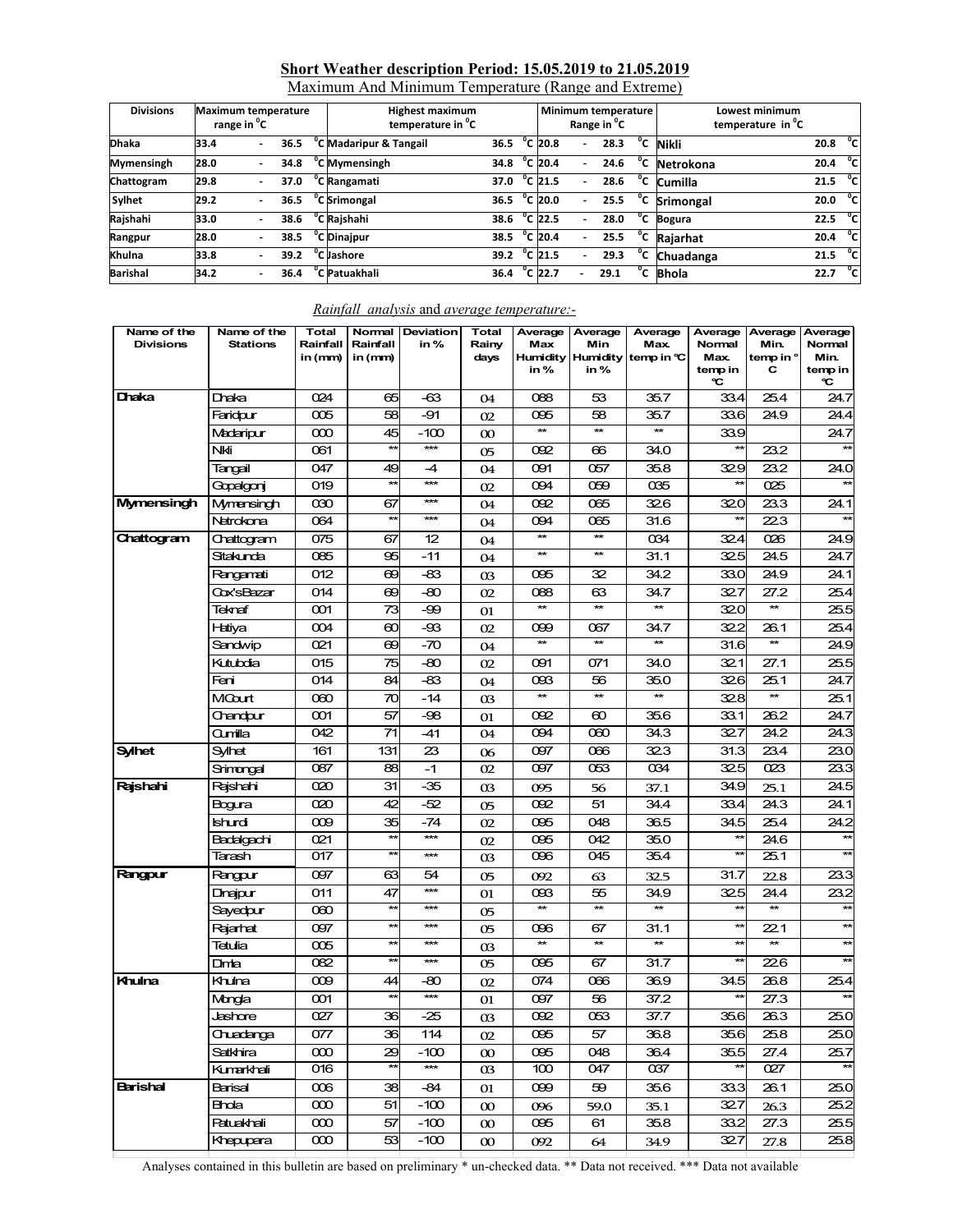

Spatial distribution of Rainfall (mm), Period (15-05-2019 to 21-05-2019)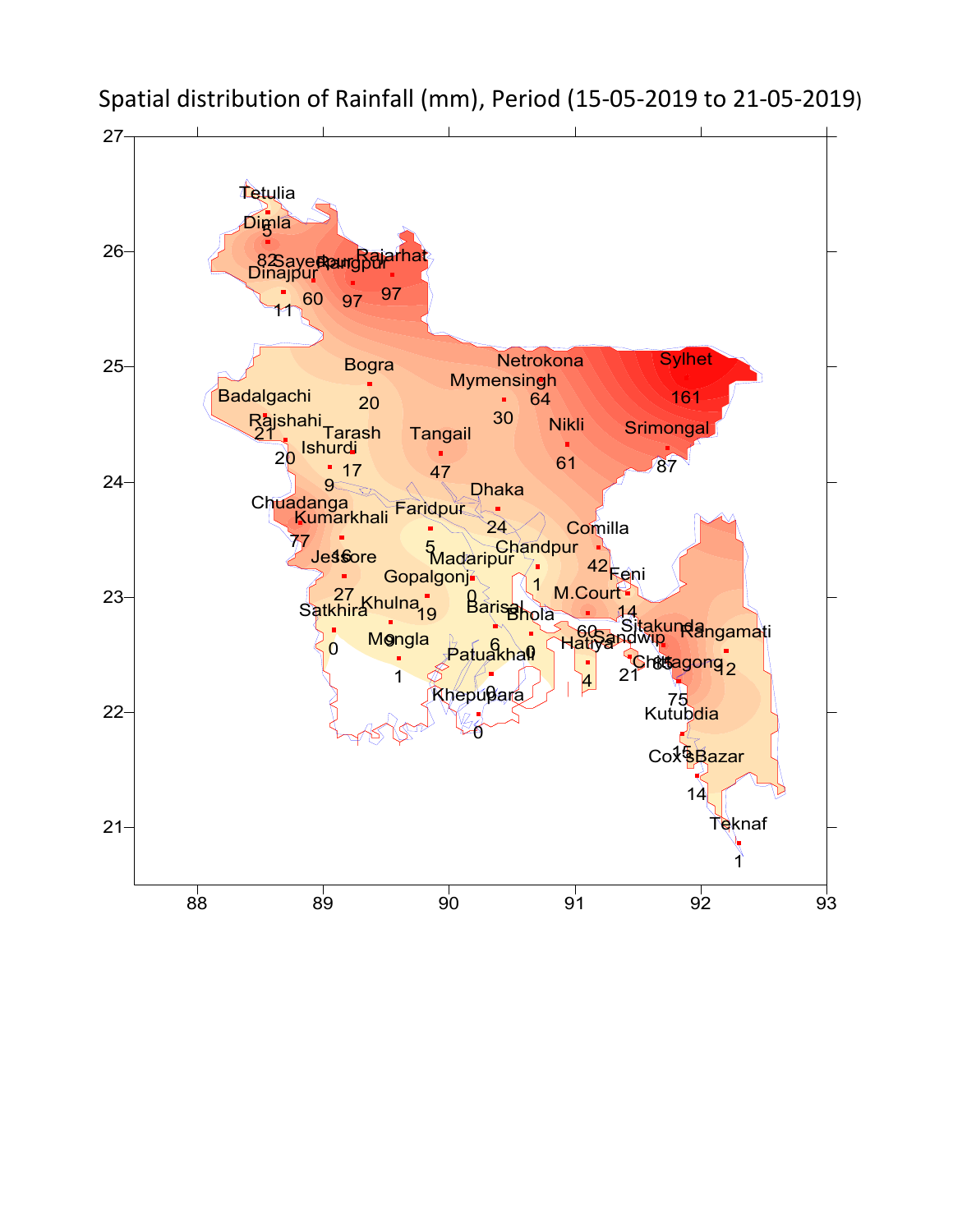# প্রজাতন্ত্রী বাংলাদেশ সরকার বাংলাদেশ আবহাওয়া অধিদপ্তর কষি আবহাওয়া মহাশাখা আবহাওয়া ভবন, ই-২৪, আগারগাঁও, ঢাকা-১২০৭। www.bmd.gov.bd

এজিএম-২৩.০৯.০০০০.০৩৫.৫১.০১১.১৮.২০

তারিখ: ২২-০৫-২০১৯ খ্রিঃ



### পূর্বাভাসের সময়কাল: ২২-০৫-২০১৯ থেকে ২৯-০৫-২০১৯

প্ৰধান বৈশিষ্ট্য সমূহঃ-

গত সপ্তাহে দেশের দৈনিক উজ্জল সূর্যকিরণ কালের গড় ৭.২৩ ঘন্টা ছিল । গত সপ্তাহে দেশের দৈনিক বাষ্পীভবনের গড় ৪.২৮ মিঃ মিঃ ছিল।

## আবহাওয়ার পূর্বাভাসঃ ২২-০৫-২০১৯ থেকে ২৯-০৫-২০১৯ খ্রিঃ পর্যন্ত।

এ সপ্তাহে দৈনিক উজ্জুল সূর্য কিরণ কাল ৬.৫০ থেকে ৮.০০ ঘন্টার মধ্যে থাকতে পারে ।

আগামী সপ্তাহের বাম্পীভবনের দৈনিক গড় ৩.৭৫ মিঃ মিঃ থেকে ৪.৭৫ মিঃ মিঃ থাকতে পারে।

- এ সময়ে ঢাকা, ময়মনসিংহ, সিলেট ও রংপুর বিভাগের অনেক স্থানে এবং রাজশাহী ও চট্টগ্রাম বিভাগের কিছু কিছু স্থানে এবং দেশের অন্যত্র দুই এক স্থানে শিলাসহ দুই তিন দিন হাল্কা (০৪-১০ মি. মি./প্রতিদিন) থেকে মাঝারি ধরণের (১১-২২ মি. মি./প্রতিদিন) বৃষ্টি/বজ্রবৃষ্টি হতে পারে। সেই সাথে দেশের কোথাও কোথাও মাঝারি ধরণের ভারী (২৩-৪৩ মি. মি /প্রতিদিন) বর্ষণ হতে পারে।
- এ সময়ে সারাদেশের দিন ও রাতের তাপমাত্রা অপরিবর্তিত থাকতে পারে।
- Plese visit-http://bmd.gov.bd/operational NWP for ten days forecast. User ID-test, password-test
- For I Phone: To download BMD weather app in your I phone Please go to>app Stores> Write BMD Weather app> download> open. For Android: Please go to > Google play stores> Write BMD Weather app> Click Install.
- Please subscribe BMD's shortcode '16110' for daily weather update. [ from any Grameen phone write START{space} DHK and send to 16110 and after confirmation write Y and send it to 16110 again. ]

(কাওসার পারভীন) উপপরিচালক পরিচালকের পক্ষে

টেলিফোন: ০২৯১৪৩৭০৩ (অফিস)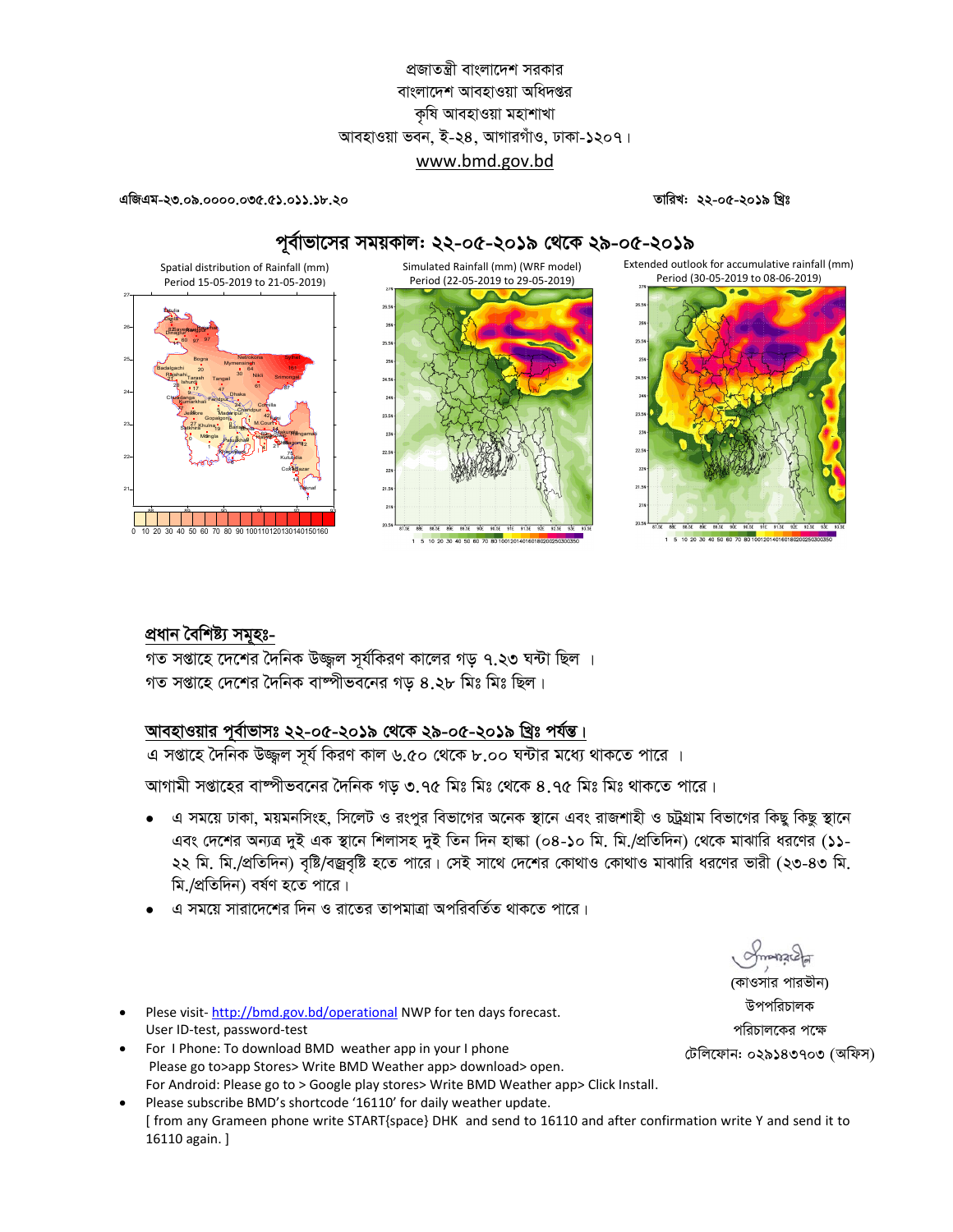# <u> আবহাওয়া বিবরণী, সমূহ ১৫-০৫-২০১৯ থেকে ২১-০৫-২০১৯</u>

| বিভাগ     | সর্বোচ্চ তাপমাত্রার পরিসর। |                          |  |                                  | সৰ্বোচ্চ তাপমাত্ৰা ° সেঃ |  |       |                    |                  | সর্বনিম্ন তাপমাত্রার পরিসর |      | সৰ্বনিম তাপমাত্ৰা °সেঃ |            |      |                |
|-----------|----------------------------|--------------------------|--|----------------------------------|--------------------------|--|-------|--------------------|------------------|----------------------------|------|------------------------|------------|------|----------------|
|           |                            |                          |  |                                  |                          |  |       |                    | $^{\circ}$ সেঃ   |                            |      |                        |            |      |                |
| ঢাকা      | 00.8                       |                          |  | ৩৬.৫ ° সেঃ                       | মাদারীপর ও টাঙ্গাইল      |  | ৩৬.৫  |                    | $^\circ$ সেঃ২০.৮ |                            | ২৮.৩ | $^{\circ}$ সেঃ         | নিকলী      | ২০.৮ | $^{\circ}$ সেঃ |
| ময়মনসিংহ | ২৮.০                       |                          |  | $\overline{08}$ ,৮ $\degree$ সেঃ | ময়মনসিংহ                |  | 08.5  | $^{\circ}$ সেঃ২০.৪ |                  |                            | ২৪.৬ | সেঃ                    | নেত্ৰকোনা  | २०.8 | $^{\circ}$ সেঃ |
| চউগ্ৰাম   | ২৯.৮                       |                          |  | ত৭.০ $^{\circ}$ সেঃ              | রাসামাটি                 |  | 09.0  | $^{\circ}$ সেঃ২১.৫ |                  |                            | ২৮.৬ | $^{\circ}$ সেঃ         | কুমিল্লা   | ২১.৫ | $^{\circ}$ সেঃ |
| সিলেট     | ২৯.২                       |                          |  | ৩৬.৫ ° সেঃ                       | শ্ৰীমঙ্গল                |  | ৩৬.৫  | $^{\circ}$ সেঃ২০.০ |                  |                            | ২৫.৫ | সেঃ                    | শ্ৰীমঙ্গল  | ২০.০ | $^{\circ}$ সেঃ |
| রাজশাহী   | ৩৩.০                       |                          |  | তচ.৬ $^{\circ}$ সেঃ              | রাজশাহী                  |  | ৩৮.৬  | $^{\circ}$ সেঃ২২.৫ |                  |                            | ২৮.০ | $^{\circ}$ সেঃ         | বণ্ডডা     | ২২.৫ | $^{\circ}$ সেঃ |
| রংপুর     | ২৮.০                       |                          |  | ৩৮.৫ ° সেঃ                       | দিনাজপুর                 |  | Ob. C | $^{\circ}$ সেঃ২০.৪ |                  |                            | ২৫.৫ | $^{\circ}$ সেঃ         | রাজারহাট   | २०.8 | $^{\circ}$ সেঃ |
| খুলনা     | ৩৩.৮                       |                          |  | ৩৯.২ ° সেঃ                       | যশোর                     |  | ৩৯.২  | $^{\circ}$ সেঃ২১.৫ |                  |                            | ২৯.৩ | $^{\circ}$ সেঃ         | চয়াডাঙ্গা | ২১.৫ | $^{\circ}$ সেঃ |
| বরিশাল    | 5.80                       | $\overline{\phantom{0}}$ |  | তড. $8^\circ$ সেঃ                | পটুয়াখালী               |  | ৩৬,৪  | $^{\circ}$ সেঃ২২.৭ |                  | $\overline{\phantom{0}}$   | ২৯.১ | $^{\circ}$ সেঃ         | ভোলা       | ২২.৭ | $^{\circ}$ সেঃ |

# <u>বৃষ্টিপাত বিশ্লেষন এবং স্বাভাবিক তাপমাত্ৰা</u>

| বিভাগেৰাম | স্টেশ <b>লেৰা</b> ম  | মোট                 |                       | স্বাভাবিৰ বিছ্যুষ্ঠি⁄) | মোট              | সৰ্বোজ্ঞত           | সৰ্বোনিম্ন         | গভদৰ্বোষ্ক             | গড                   | সৰ্বনিম্ন            | সৰ্বনিম্ন            |
|-----------|----------------------|---------------------|-----------------------|------------------------|------------------|---------------------|--------------------|------------------------|----------------------|----------------------|----------------------|
|           |                      | রষ্টিশাত<br>(মিঃমিঃ | রষ্টিপাত্ত<br>(মিঃমিঃ |                        | রষ্টিপাতে<br>দিন | আৰ্দ্ৰতা<br>(%)     | আৰ্দ্ৰতা           | তাপমাত্রা<br>(ডিগ্রীস) | ষভাবিক<br>তাপমাত্রা  | গড<br>তাপমাত্র       | ষাভাবিব<br>গড়       |
|           |                      |                     |                       |                        |                  |                     | (%)                |                        | (ডিগ্ৰী              | (ডিগ্ৰী              | তাপমায়া             |
|           |                      |                     |                       |                        |                  |                     |                    |                        | সে)                  | সে)                  | ডিগ্ৰীস)             |
| ঢাকা      | ঢাকা                 | 024                 | 65                    | -63                    | 04               | 088                 | 53                 | 35.7                   | 33.4                 | 25.4                 | 24.7                 |
|           | ফরিদপুর              | 005                 | 58                    | -91<br>-100            | 02               | 095<br>$\star\star$ | 58<br>$\star\star$ | 35.7<br>$\star\star$   | 33.6<br>33.9         | 24.9                 | 24.4                 |
|           | মাদারীপুর<br>নিকলী   | $\infty$<br>061     | 45<br>$\star$         | $***$                  | $\infty$         | 092                 |                    | 34.0                   | $\star\star$         | 23.2                 | 24.7                 |
|           | টাঙ্গাইল             | 047                 | 49                    | $-4$                   | 05               | 091                 | 66<br>057          | 35.8                   | 329                  | 23.2                 | 24.0                 |
|           | গোপালগঞ্জ            | 019                 | $\star$               | $\star\star\star$      | 04<br>02         | 094                 | 059                | 035                    | $\star\star$         | 025                  |                      |
| ময়মনসিংহ | ময়মনসিংহ            | 030                 | 67                    | $\star\star\star$      | 04               | 092                 | 065                | 326                    | 320                  | 233                  | 24.1                 |
|           | নেত্ৰকোনা            | 064                 | $\star\star$          | $\star\star\star$      | 04               | 094                 | 065                | 31.6                   | $\star\star$         | 223                  |                      |
| চউগ্ৰাম   | চউগ্রাম              | 075                 | 67                    | 12                     | 04               |                     |                    | 034                    | 324                  | 026                  | 24.9                 |
|           | সীতাকুন্ড            | 085                 | 95                    | $-11$                  | 04               | $\star\star$        | $\star\star$       | 31.1                   | 325                  | 24.5                 | 24.7                 |
|           | রাঙ্গামাটি           | 012                 | 69                    | -83                    | œ                | 095                 | 32                 | 34.2                   | 33.0                 | 24.9                 | 24.1                 |
|           | কক্সবাজার            | 014                 | 69                    | -80                    | 02               | 088                 | 63                 | 34.7                   | 32.7                 | 27.2                 | 25.4                 |
|           | টেকনাফ               | 001                 | 73                    | -99                    | 01               |                     | $\star\star$       | $\star\star$           | 320                  |                      | 25.5                 |
|           | হাতিয়া              | 004                 | 60                    | -93                    | 02               | 099                 | 067                | 34.7                   | 32.2                 | 26.1                 | 25.4                 |
|           | সন্দ্বীপ             | 021                 | 69                    | -70                    | 04               | $\star\star$        | $\star\star$       | $\star\star$           | 31.6                 | $\star\star$         | 24.9                 |
|           | কুত্নবদীয়া          | 015                 | 75                    | -80                    | 02               | 091                 | 071                | 34.0                   | 321                  | 27.1                 | 25.5                 |
|           | ফেৰী                 | 014                 | 84                    | -83                    | 04               | œз                  | 56                 | 35.0                   | 326                  | 25.1                 | 24.7                 |
|           | মাইজদীকাৰ্ট          | 060                 | 70                    | -14                    | œ                | $\star\star$        | $\star\star$       | $\star\star$           | 328                  | $\star\star$         | 25.1                 |
|           | চাঁদপুর              | 001                 | 57                    | -98                    | 01               | 092                 | 60                 | 35.6                   | 33.1                 | 26.2                 | 24.7                 |
|           | —<br>कूभिल्ला        | 042                 | 71                    | -41                    | 04               | 094                 | 060                | 34.3                   | 327                  | 24.2                 | 24.3                 |
| সিলেট     | সিলেট                | 161                 | 131                   | 23                     | 06               | 097                 | 066                | 323                    | 31.3                 | 23.4                 | 23.0                 |
|           | শ্ৰীমঙ্গল            | 087                 | 88                    | $-1$                   | 02               | 097                 | 053                | 034                    | 325                  | 023                  | 23.3                 |
| রাজশাহী   | রাজশাহী              | 020                 | 31                    | $-35$                  | 03               | 095                 | 56                 | 37.1                   | 34.9                 | 25.1                 | 24.5                 |
|           | বগুড়া               | 020                 | 42                    | -52                    | 05               | 092                 | 51                 | 34.4                   | 33.4                 | 24.3                 | 24.1                 |
|           | ঈশ্বরদী              | 009                 | 35                    | -74<br>$***$           | 02               | 095                 | 048                | 36.5                   | 34.5                 | 25.4                 | 24.2<br>$\star\star$ |
|           | বদলগাছী              | 021                 | ŧ                     | $\star\star\star$      | 02               | 095                 | 042                | 35.0                   | $\star\star$<br>¥    | 24.6                 | $\star\star$         |
|           | তাডাশ                | 017                 |                       |                        | œ                | 096                 | 045                | 35.4                   |                      | 25.1                 |                      |
| রংপুর     | রংপুর                | 097                 | 63                    | 54<br>***              | 05               | 092                 | 63                 | 32.5                   | 31.7                 | 22.8                 | 23.3                 |
|           | দিনাজপুর<br>মৈয়দপুর | 011                 | 47<br>×               | $\star\star\star$      | 01               | 093<br>$\star\star$ | 55<br>$\star\star$ | 34.9<br>$\star\star$   | 32.5<br>$\star\star$ | 24.4<br>$\star\star$ | 23.2<br>$\star\star$ |
|           | রাজারহাট             | 060<br>097          | $\star$               | ***                    | 05               | 096                 | 67                 | 31.1                   | $\star\star$         | 221                  | $\star\star$         |
|           | ভের্তুলিয়া          | 005                 | *                     | ***                    | 05<br>œ          | $\star\star$        | $\star\star$       | $\star\star$           | $\star\star$         | $\star\star$         | $\star\star$         |
|           | ডিমলা                | 082                 |                       | $\star\star\star$      | 05               | 095                 | 67                 | 31.7                   | ¥                    | 226                  |                      |
| থুলনা     | খুলনা                | 009                 | 44                    | -80                    | 02               | 074                 | 066                | 36.9                   | 34.5                 | 26.8                 | 25.4                 |
|           | মংলা                 | 001                 | $\star$               | $\star\star\star$      | 01               | 097                 | 56                 | 37.2                   | $\star\star$         | 27.3                 | $\star\star$         |
|           | যশোর                 | 027                 | 36                    | $-25$                  | 03               | 092                 | 053                | 37.7                   | 35.6                 | 26.3                 | 25.0                 |
|           | চুয়াডাঙ্গা          | 077                 | 36                    | 114                    | 02               | 095                 | 57                 | 36.8                   | 35.6                 | 25.8                 | 25.0                 |
|           | সাতক্ষীরা            | $\infty$            | 29                    | $-100$                 | $\infty$         | 095                 | 048                | 36.4                   | 35.5                 | 27.4                 | 25.7                 |
|           | কুমারখালী            | 016                 | **                    | ***                    | 03               | 100                 | 047                | 037                    | **                   | 027                  |                      |
| ববিশাল    | বরিশাল               | $\infty$            | 38                    | -84                    | 01               | 099                 | 59                 | 35.6                   | 33.3                 | 26.1                 | 25.0                 |
|           | ভোলা                 | $\infty$            | 51                    | $-100$                 | $\infty$         | 096                 | 59.0               | 35.1                   | 327                  | 26.3                 | 25.2                 |
|           | পটুয়াখালী           | $\infty$            | 57                    | $-100$                 | $\infty$         | 095                 | 61                 | 35.8                   | 33.2                 | 27.3                 | 25.5                 |
|           | খেপুপাড়া            | $\infty$            | 53                    | $-100$                 | $\infty$         | 092                 | 64                 | 34.9                   | 327                  | 27.8                 | 25.8                 |

N.B .Analyses contained in this bulletin are based on preliminary \* un-checked data. \*\* Data not received. \*\*\*